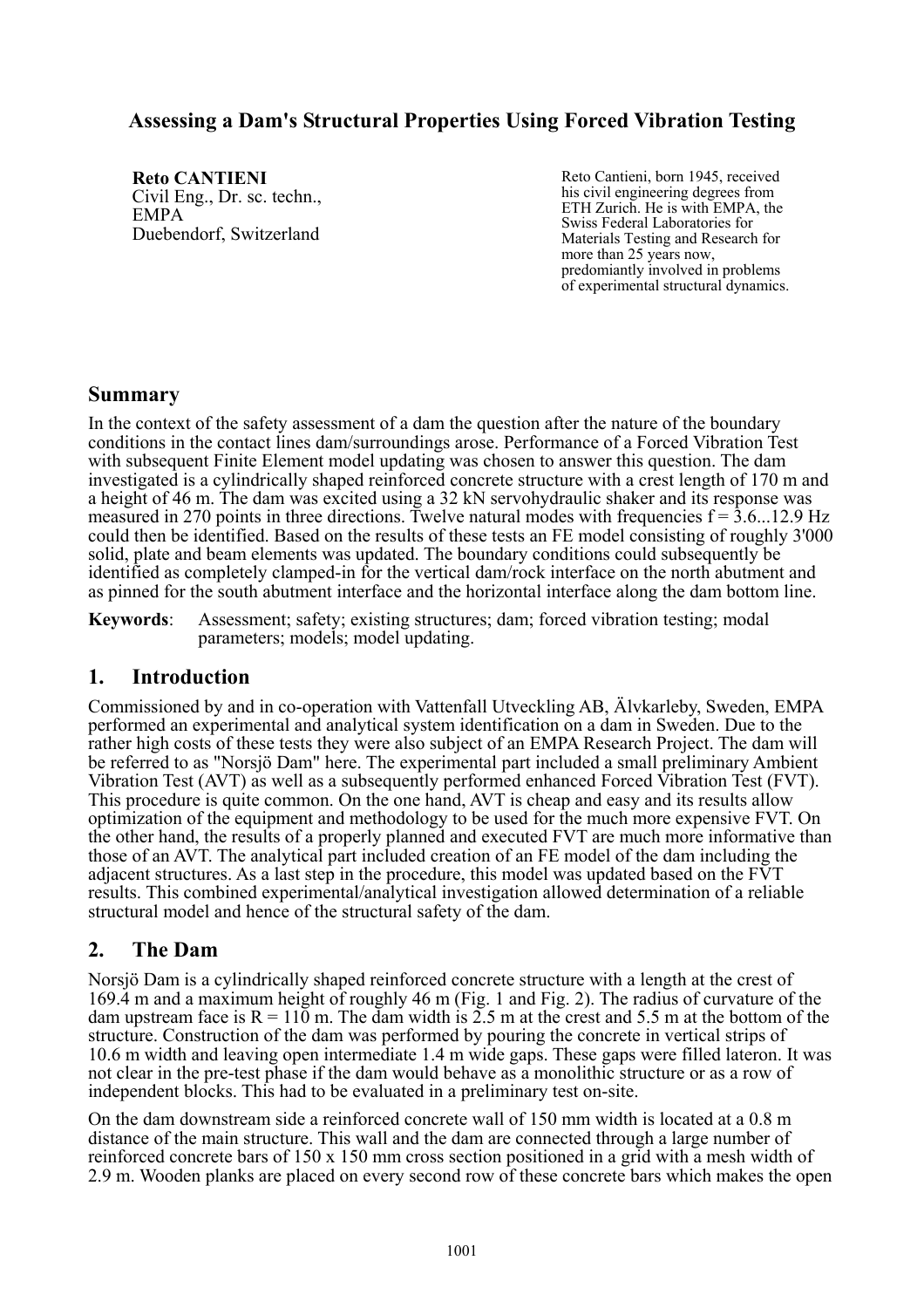space between the dam and concrete wall and hence the whole dam downstream face easily accessible. At the dam crest, the dam main structure and the secondary concrete wall are connected through a 4 m wide horizontal reinforced concrete slab of roughly 300 mm thickness.

The dam is founded in rock along its north side vertical boundary and along its bottomline. The south side vertical dam boundary is connected to the first of three large triangular shaped reinforced concrete spillway piers with the two spillways in-between the piers. Adjacent to this spillway construction are two inlet/powerhouse structures. The south side system boundary is an earthfill dam.

Norsjö Dam is part of a system of several dams and reservoirs located on a river over its whole length. The power production regime is typical for a river exploitation system where the powerhouses are located close to the dams' foundations and the difference in height between reservoir level and turbines is comparatively small. The reservoir level is quite stationary at all times. These facts were to be kept in mind when performing system identification tests on the dam.



<span id="page-1-0"></span>*Fig. 1 Plan view of the dam and adjacent structures* Fig. 2 Dam cross section

<span id="page-1-1"></span>

# **3. Preliminary ambient vibration tests**

The goal of these tests was to get an idea of the dam fundamental natural frequency. This was of some concern because EMPA disposes of two excitation systems with different capabilities in lowfrequency excitation. The structural vibrations excited by ambient sources as wind, waves and microseismicity were measured using three high-performance accelerometers and analysed in the frequency domain. Data processing was performed on-site using an analog-to-digital converter, a laptop computer and specific software. The net testing time was several hours. The main results of the preliminary tests were:

- The dam fundamental natural frequency could be expected to be  $f \approx 3.2 \text{ Hz}$ ,
- Operation of the two turbine/generator units resulted in significant peaks in the frequency spectra measured.

Considering the low frequency of the dam fundamental mode it was decided to use the more powerful of the two EMPA vibration generating devices for the main tests.

Considering the disturbing effects of the turbine/generator units when operating it was decided to perform the main tests during the times when these were shut down. This meant that measurements could be performed during weekends and nights only.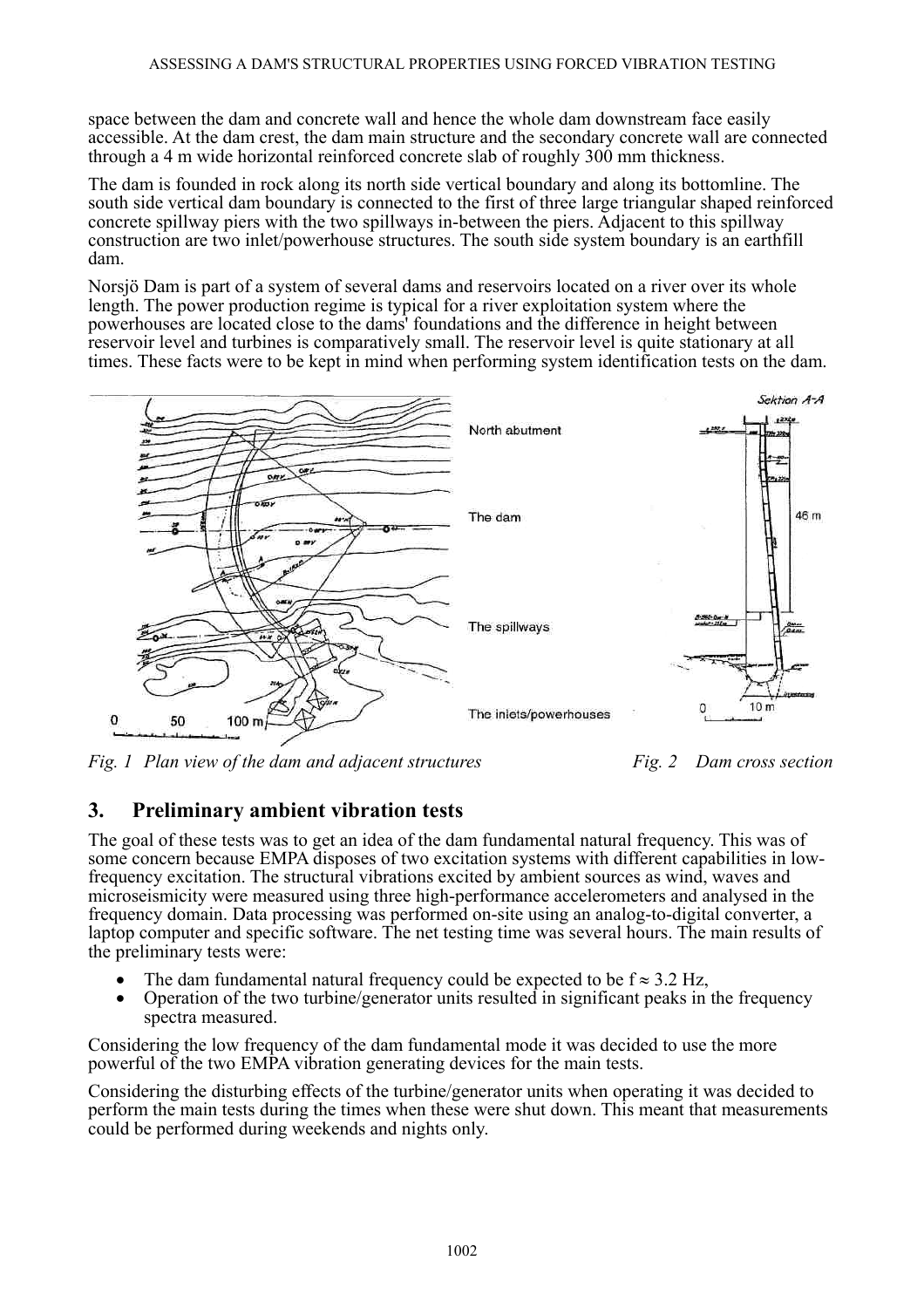## **4. Main forced vibration tests**

### **4.1 The excitation**

A servohydraulic vibration generator was used to excite the dam in the horizontal upstreamdownstream direction. The main element was a servohydraulic cylinder with a maximum force amplitude  $F = \pm 32$  kN. The cylinder stroke is 250 mm and it is equipped with a 63 l/min two-stage servo-valve. Steel plates were mounted on top of the piston rod, resulting in a horizontally moving mass of 1'000 kg (Fig. 3). The cylinder is fixed to a supporting steel frame. A load cell is located between the cylinder footing plate and the supporting frame. A rigid connection between the supporting frame and the structure to be excited is provided by ten M20 screws. Fixing of the shaker to the dam crest structural concrete proved to be quite difficult but could be completed in one day.

An air-cooled hydraulic power pack supplied 80 l/min of oil with a 280 bar pressure. The length of the flexible pipes transporting the pressurized oil from the power pack to the shaker being not longer than 20 m, the power pack could not be placed outside the dam. To avoid disturbing influences of power pack vibrations this was placed on air-springs. The power consumption of the whole shaker system is about 90 kW. For field tests in Switzerland, EMPA uses a mobile Diesel aggregate to drive the system. However, for the tests on Norsjö Dam, power was provided by the local power station.

The cylinder was driven displacement-controlled with an electronic control system. The cylinder maximum force amplitude,  $F = \pm 32$  kN, is reached for frequencies above  $f = 2.0$  Hz. The control signal used for the tests on Norsjö Dam was of a specially designed band-limited random-type. The force spectrum was tuned to be flat in the desired frequency range  $f = 3.0...16.0$  Hz [\(Fig. 4\)](#page-2-0). Tuning was performed during the pre-test preparation of the equipment at the EMPA laboratories.



<span id="page-2-0"></span>*Fig. 3 The servohydraulic shaker* Fig. 4 Power spectrum of the excitation force

Another problem to be solved during the pre-test phase was the choice of the optimum driving point. This choice was based on mode shape calculations performed before the test [1]. This model was based on the known dam geometry and on the assumption that the connection between dam and adjacent rock and structures would be somewhere between pinned and completely clamped-in. Point # 6 of the measurement point grid [\(Fig. 6\)](#page-3-0) was chosen as a probably good driving point. After having concluded the tests for all measurement points on the dam crest during the first day of testing a preliminary data processing and analysis were performed. The results of these tests were then compared with the FE analysis results. As a consequence, the driving point was rated as being optimal. This was very fortunate because moving of the shaker to a different location would have meant another day of work. (Finally, tests were performed during two days and four nights.)

### **4.2 Response measurements**

The dam vibrations induced by the shaker were measured as accelerations. Three accelerometers with a sensitivity of 10 V/g and a resolution of  $10^{-6}$  m/s<sup>2</sup> were mounted orthogonally to each other on a supporting steel plate being rigidly fixed to the dam structure with the help of screws [\(Fig. 5\)](#page-3-1).

First, the general structural behavior of the dam had to be evaluated. Two of the abovementioned acclerometer units were hence placed on the two sides of a joint between two blocks. This yielded that no relative movement between the blocks was to be observed. This was no surprise considering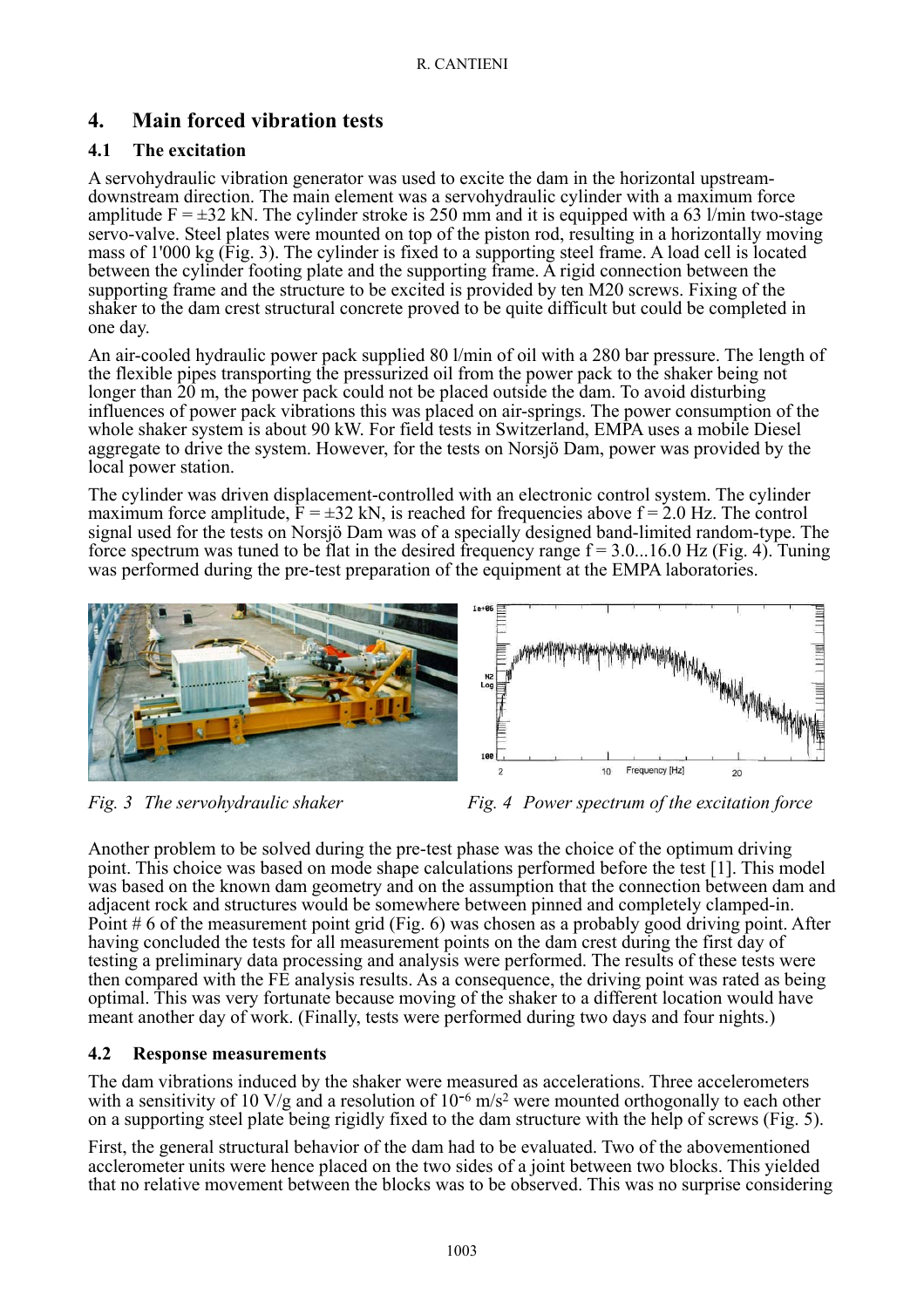the fact that the dam is monolithically reinforced all over the structure. However, in Switzerland, relative movements in joints of a non-reinforced concrete gravity dam of similar size have been observed [2].

The dam response was measured at 227 points distributed over its crest and downstream face in three directions first. The grid point positions on the dam body were uniformly distributed by selecting two measurement points per (12 m wide) block at 4 m distances from the block centerline on the dam crest and repeating this pattern for all the galleries. After completion of this measurement point grid, the grid was extended to the rock foundations and to the spillway and inlet/powerhouse structures where accessible. The number of response measurement points thus increased to 270 [\(Fig. 6\)](#page-3-0).



*Fig. 5 Three-dimensional acceleration measurement point* 

<span id="page-3-0"></span>*Fig. 6 The measurement point grid (red dots) overlaid with the FE model* 

#### <span id="page-3-1"></span>**4.3 Signal acquisition and processing**

An amplifier provided the signal necessary to drive the accelerometers and amplified the incoming signals. Subsequent signal conditioning (anti-alias filtering, after-filtering amplification), 16-bitdigitization and signal acquisition was performed with the help of a dedicated front-end controlled by a computer and using a dedicated software package. Signal acquisition was performed using a sampling rate s = 100 Hz, a time window length T = 41 s and a frequency resolution  $\Delta f = 0.024$  Hz. The signals from four three-dimensional measurement points plus the driving point force signal were acquired simultaneously, Fourier transformed and recalculated to obtain a leakage-free estimate of the frequency response functions.

#### **4.4 Results of modal parameter estimation**

Modal parameters of Norsjö Dam were estimated using a dedicated software package. Damped natural frequencies, damping ratios and modal participation factors were calculated using the Least Square Complex Exponential Algorithm for the single input case. Twelve natural modes significantly contributing to the dynamic dam response in the selected frequency range  $f = 3.0...13.5$  Hz could be identified. The values of the natural frequencies and damping coefficients given in percent of critical as well the mode shape as valid for the dam crest are presented in [Fig. 7.](#page-4-0) The abbreviations used in this Figure are:  $A/S =$  antimetric/symmetric,  $HB/VB =$  horizontal/vertical bending. "HB" means that there is no phase change in the shape over the dam height, with "VB" the phase changes once between 0 and  $\pi$  over the dam height The difference in the clamping conditions at the north and south abutments becomes already clear from the crest shape. It is not possible here to graphically display all shapes in three-dimensional form. As an example, [Fig. 8](#page-4-1) shows this shape for mode No. 9. Discussion of the boundary conditions at the dam bottom line requires animated display of the mode shapes.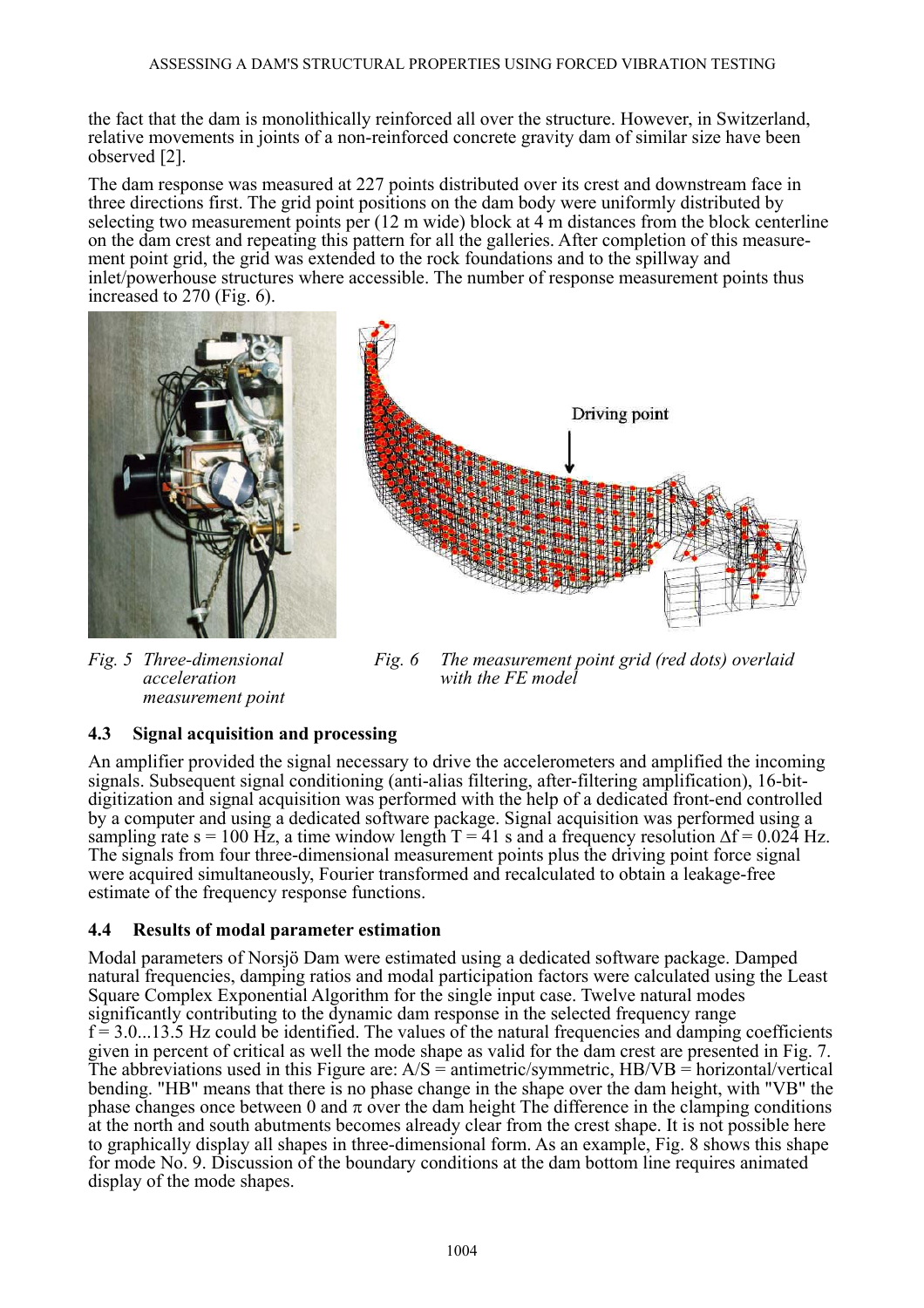

<span id="page-4-0"></span>*Fig. 7 Mode shapes at the crest as determined experimentally (north abutment to the right). Shape type, frequency and damping in percent of critical are indicated.* 



<span id="page-4-1"></span>*Fig. 8 Comparison Experiment/FE calculation: Mode pair 10, experimental mode No. 9 (red grid), f = 10.0 Hz, analytical mode No. 12, f = 9.8 Hz, MAC = 77%.*